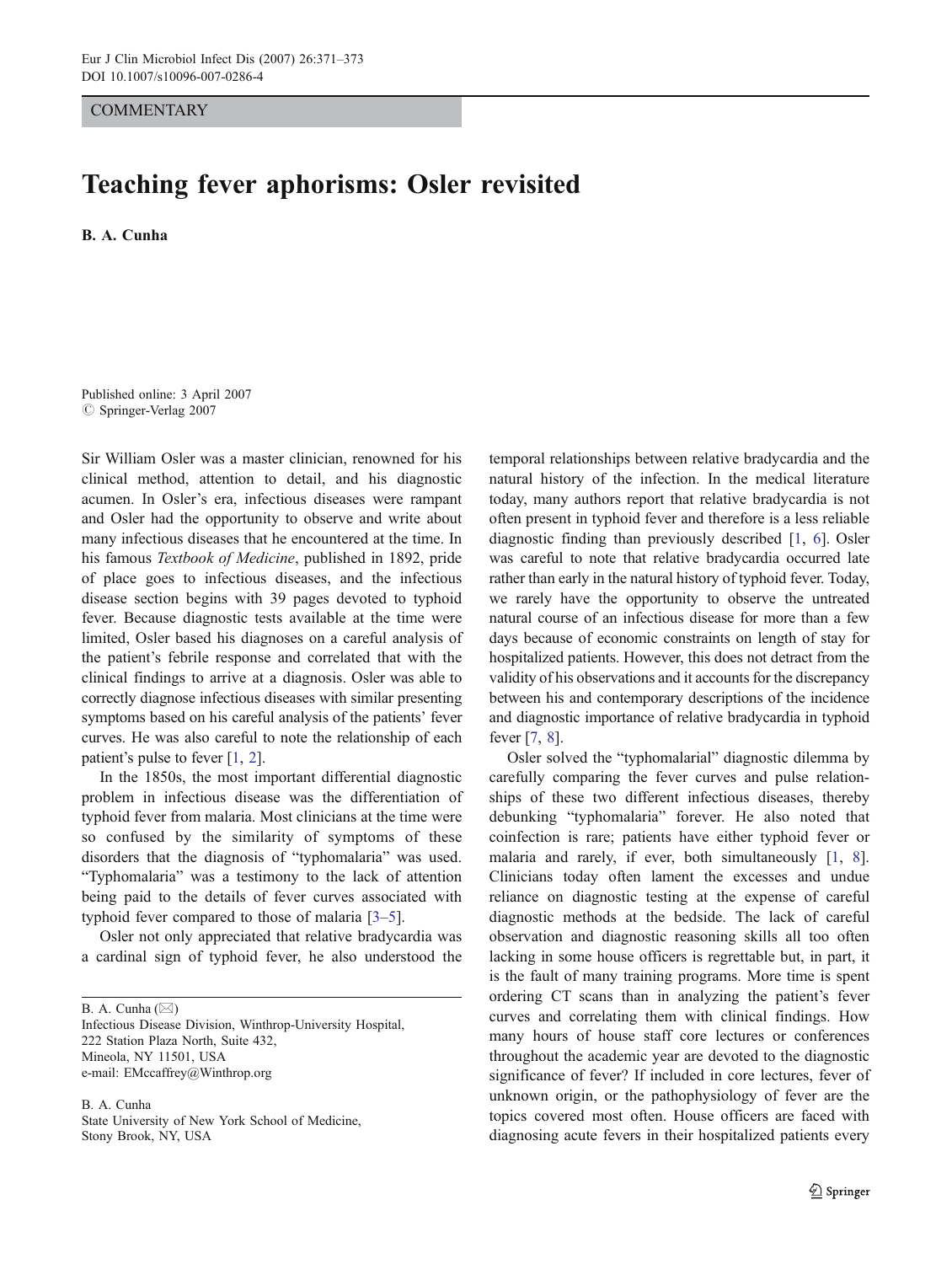<span id="page-1-0"></span>day, yet they receive little teaching on the diagnostic approach to acute fevers. Fever aphorisms are rarely repeated or used on ward rounds.

From an analysis of the height of the fever, its periodicity/ characteristics and relationship to the pulse, much important diagnostic information can be garnered to differentiate noninfectious from infectious disorders. Fever aphorisms can narrow diagnostic possibilities and often result in a presumptive clinical diagnosis [[9,](#page-2-0) [10\]](#page-2-0). Fever curves per se have not been shown to be very useful in contemporary medical practice [[11\]](#page-2-0). The classic descriptions of fever curves in the literature were based on a limited number of infectious diseases. Sometimes, fever curves were the only way to make a diagnosis in cases when the usual diagnostic modalities were unhelpful, i.e., the double quotidian fever of adult juvenile rheumatoid arthritis (Still's disease) or kala-azar [\[9](#page-2-0), [10](#page-2-0)].

The magnitude of the fever alone has important diagnostic significance. Temperatures  $\geq 106^{\circ}$ F (41.1°C) are rarely related to infection and almost always indicate a noninfectious disorder, i.e., central fevers, drug fever, malignant neuroleptic syndrome, malignant hyperthermia heatstroke. As extreme hyperpyrexia has diagnostic significance, so does hypothermia. Hypothermia indicates an inadequate host response to infection and has negative prognostic significance. Hypothermia is commonly observed in patients with chronic renal failure and systemic infection and in cases of alcoholic cirrhosis with advanced liver disease. Considerable healthcare resources could be saved if more physicians appreciated that a single, isolated fever spike in a hospitalized patient occurs rarely, if ever, on an infectious basis. Excluding procedure-related transient bacteremias or blood-product transfusions, isolated fever spikes (102–104°F; 38.9–40.7°C) are not associated with systemic infections [\[9](#page-2-0), [10\]](#page-2-0).

Most noninfectious disease disorders accompanied by fever are accompanied by temperatures  $\leq 102^{\circ}$ F (38.9°C). There are important exceptions to this rule; noninfectious disorders that may have temperatures  $\geq 102^{\circ}$  (38.9°C) include systemic lupus erythematosus (SLE), drug fevers, renal cell carcinomas, lymphoreticular malignancies, thyroid storm, acute adrenal insufficiency, etc. Since most noninfectious disorders produce temperatures <102°F (38.9°C), most infectious diseases have the potential for temperatures  $\geq$ 102°F (38.9°C). The "102°F rule" is best used in the differential diagnosis for similar disorders, i.e., acute cholecystitis versus cholangitis, cystitis versus acute pyelonephritis, pulmonary emboli versus septic pulmonary emboli, phlebitis versus septic thrombophlebitis, etc [\[9](#page-2-0), [10\]](#page-2-0).

The importance of the pulse-to-temperature relationship is particularly underappreciated. Pulse and temperature are physiologically related, i.e., for every degree of temperature elevation (degrees Fahrenheit), there is a commensurate increase in the pulse rate of 10 beats/minute. Excluding patients with arrhythmias, pacemaker rhythms, those on  $\beta$ -blockers, diltiazem, or verapamil, a pulse rate lower than that appropriate for a given degree of temperature is termed relative bradycardia. Therefore, a patient with a temperature of 105°F (40.6°C) should have a pulse of approximately 140 beats/minute. Even if such a patient has a rapid pulse of 120 beats/minute, a pulse-to-temperature deficit is present and should be considered as relative bradycardia. Relative bradycardia has important diagnostic significance in febrile patients [[9](#page-2-0), [10](#page-2-0)–[12\]](#page-2-0).

As clinicians, we need to re-emphasize the importance of the differential diagnostic implications of fever. By applying Osler's careful attention to detail, the correct diagnosis can be made more rapidly and will result in focused diagnostic testing, thereby saving the patient unnecessary procedures and conserving hospital resources. Patients with drug fevers are a prime example. It is estimated that as many as 10% of hospitalized patients with fever have a drug fever. If a drug fever is not considered in the differential diagnosis and its characteristic features are missed, patients are often subjected to unnecessary empiric therapy, diagnostic tests, consultations and prolonged length of stay, while the hospital incurs increased costs.

By careful bedside consideration of the aspects of fever and by correlating them with the clinical findings, Osler is indeed revisited. While fever curves are unhelpful with some fevers related to medical progress, such as central intravenous line infections, nosocomial endocarditis, ventilator-associated pneumonias, balloon pump fevers, analysis of C. difficile colitis, etc., the analysis of fever characteristics still has merit. By incorporating the diagnostic aspects of fever in differential diagnoses in lectures and rounds, we continue a long tradition of work by master infectious disease clinicians. If we do not more actively emphasize the fever component of infections, future generations of clinicians will fail to appreciate the diagnostic importance of fever and relegate fever aphorisms to a historical footnote. In the Oslerian tradition of careful observation and bedside clinical correlation, as infectious disease teachers and clinicians we should renew our efforts to teach the diagnostic significance of fever to house staff. Fever is still a hot topic. Back to fever aphorisms at the bedside; Osler would be most pleased.

## References

- 1. Osler W (1892) Typhoid. In: The principles and practices of medicine. Appleton, New York, pp 2–39
- 2. Osler W (1899) The diagnosis of typhoid fever. New York Med J 70:673–676
- 3. Richens J (1996) Typhoid fever. In: Cox FEG (ed) Illustrated history of tropical diseases. Wellcome Trust, London, pp 25–39